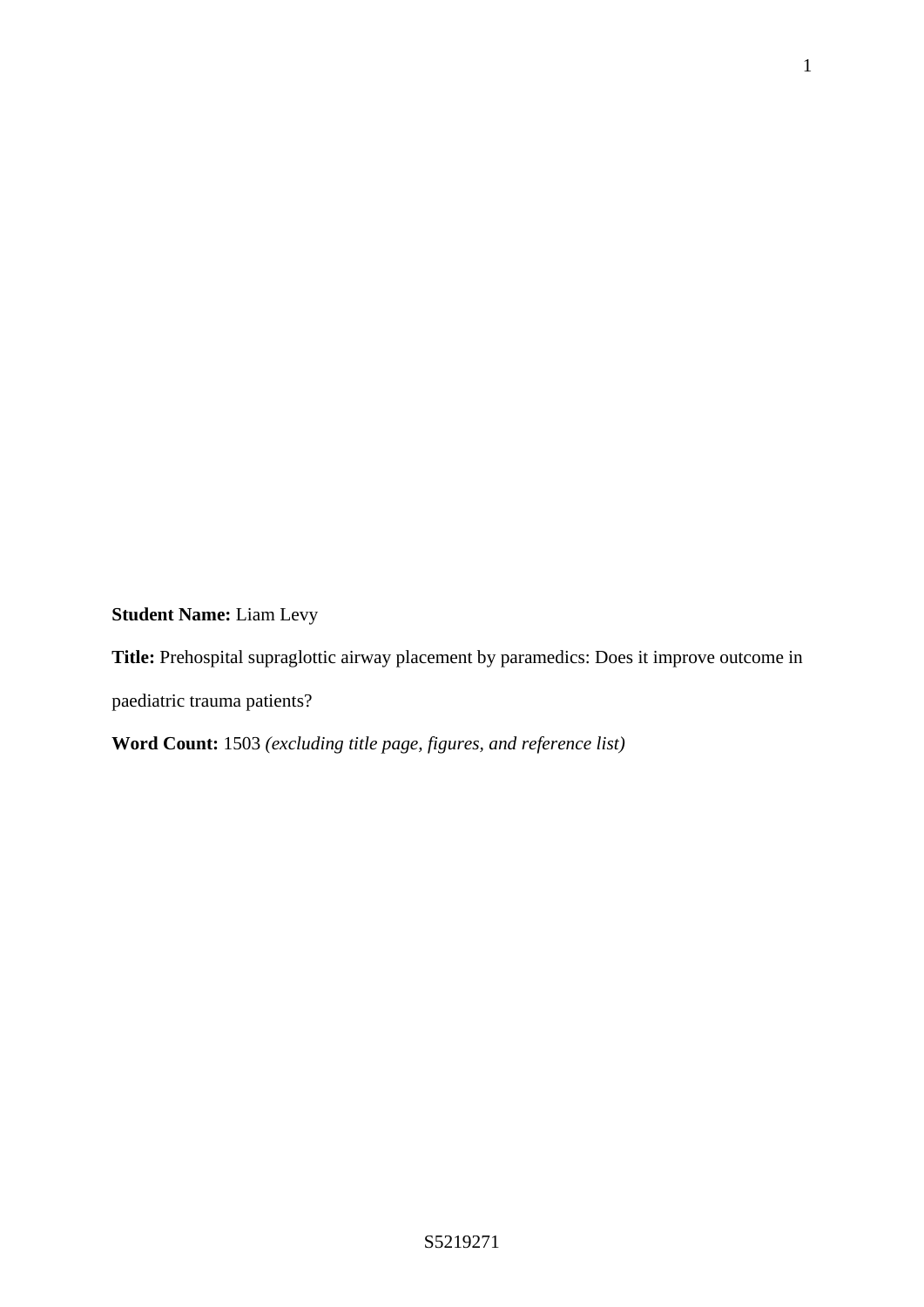# **Prehospital supraglottic airway placement by paramedics: Does it improve outcome in paediatric trauma patients?**

## **Clinical Scenario**

A paramedic crew is dispatched code one to an eight-year-old patient who has fallen from a height of four metres and is now severely dyspnoeic with an altered level of consciousness.

## **PICO (Population – Intervention – Comparison – Outcome) Question**

In paediatric trauma patients, does prehospital supraglottic airway placement by paramedics improve outcome?

## **Relevance and Rationale of the Question**

Paediatric airway management in the prehospital setting is a high-consequence, crucial component of patient treatment, especially in the case of trauma. Paediatric patients have greater oxygen demands and reduced oxygen reserve compared to adults and are therefore less tolerant to interruptions in respiration (Walas et al., 2019). These patients require airway management interventions that ensure adequate oxygenation and ventilation is achieved, to prevent rapid desaturation and subsequent deterioration to respiratory and/or cardiac arrest. Supraglottic airway (SGA) devices are indicated for use in patients unable to maintain airway patency, however, there is a paucity of evidence examining associated outcomes, especially in paediatric trauma patients (Hernandez et al., 2018).

## **Search Strategy**

("Supraglottic airway" OR SGA OR "laryngeal mask airway" OR LMA OR airway management) AND (prehospital OR pre-hospital OR out of hospital OR "out-of-hospital" OR ambulance\* OR "emergency medical services" OR emergency medical technician OR EMS OR paramed\*) AND (paediatric OR child\*) AND (trauma\*) LIMIT TO (January 2016 - September 2021 AND English language AND humans).

### **Search Outcome**

The search identified 113 articles. 29 fulfilled inclusion criteria and four were deemed suitable for review following full-text assessment (Figure 1).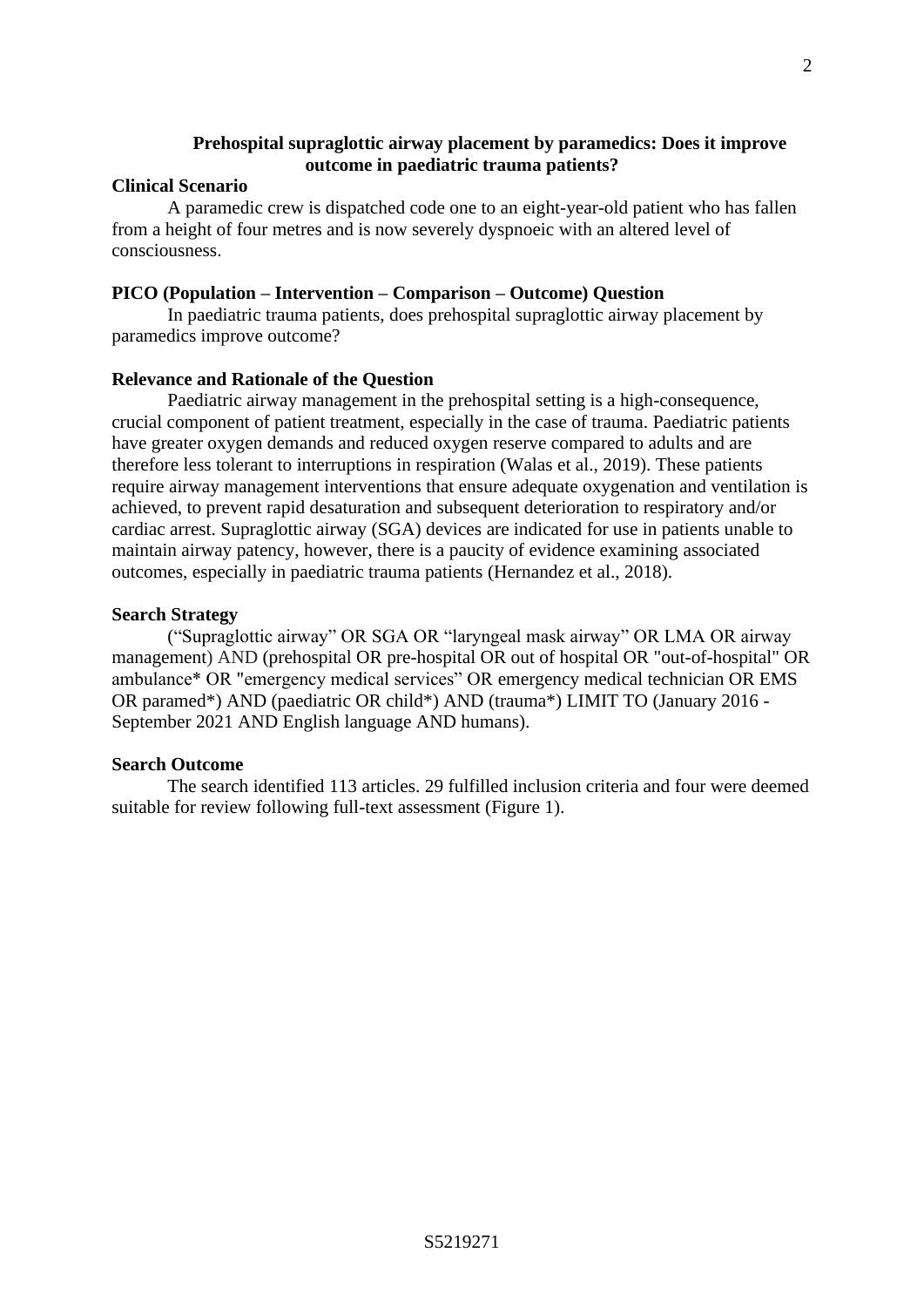

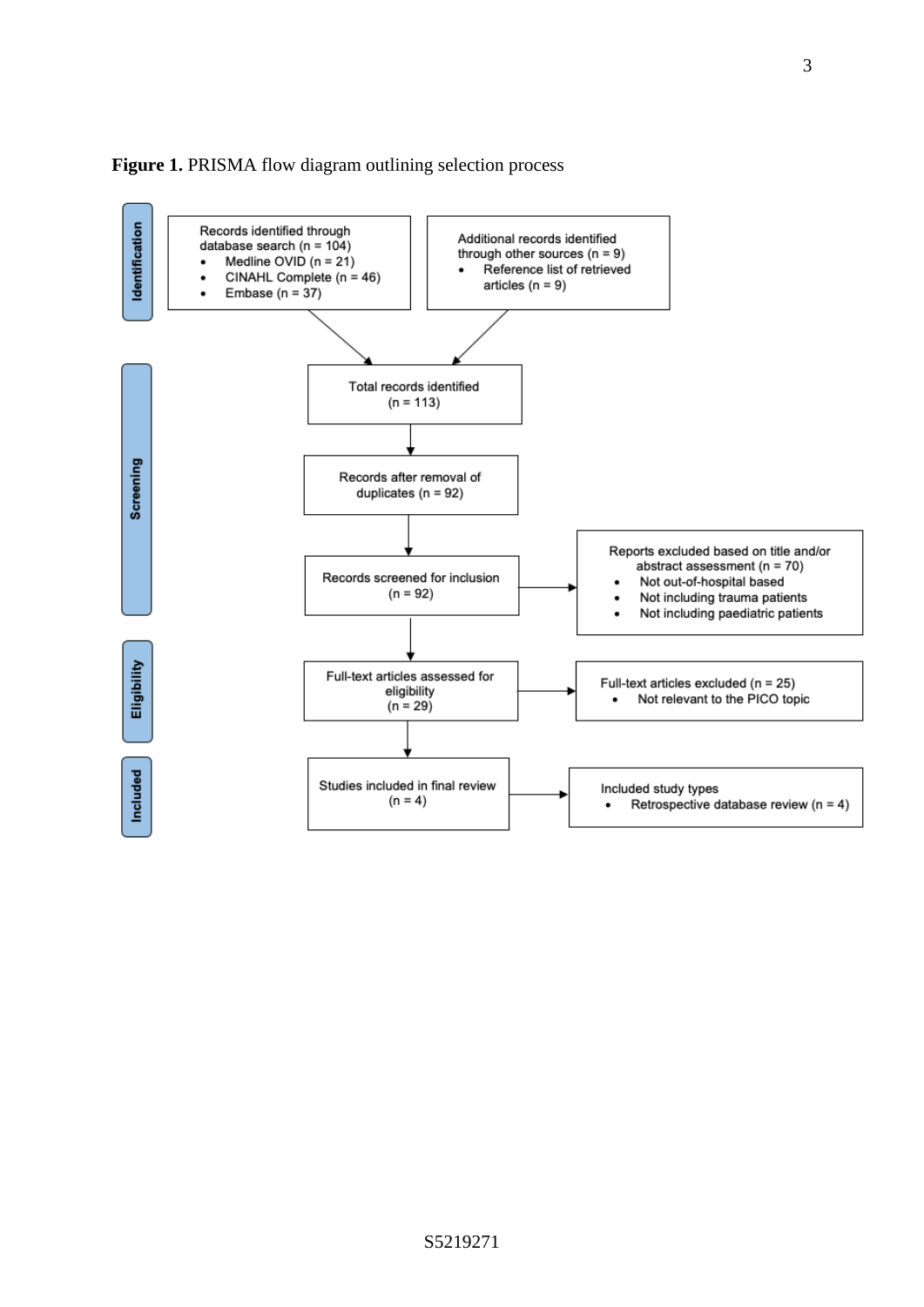| <b>Relevant Papers</b> |                           |                            |                         |                              |                                                  |  |
|------------------------|---------------------------|----------------------------|-------------------------|------------------------------|--------------------------------------------------|--|
| <b>Author, Year</b>    | <b>Study Design &amp;</b> | <b>Population: Sample,</b> | Aim                     | <b>Results</b>               | Strengths $(+)$ & Limitations $(-)$              |  |
|                        | <b>Oxford LOE</b>         | <b>Characteristics</b>     |                         |                              |                                                  |  |
| Fukuda et al.,         | Retrospective             | 967                        | Identification of       | No statistically significant | (+) Data spans across a six-year period          |  |
| 2020                   | cohort study              |                            | whether ETI or SGA      | difference in one-month      |                                                  |  |
|                        |                           | Paediatric patients 1-     | placement is associated | survival identified between  | $(+)$ Allows for subgroup analysis of the        |  |
|                        | LOE: 2b                   | 17 years of age, who       | with increased rates of | ETI and SGA groups for       | impact of SGA on patients in OHCA due to         |  |
|                        |                           | received prehospital       | one-month survival,     | patients with an external    | external causes (e.g., trauma)                   |  |
|                        |                           | AAM (SGA or ETI)           | neurologically          | aetiology of OHCA (6.3%      |                                                  |  |
|                        |                           | by EMS personnel           | favourable survival and | vs 6.8%)                     | (-) Lack of generalisability to neonates or      |  |
|                        |                           | during OHCA                | prehospital ROSC        |                              | infants                                          |  |
|                        |                           | resuscitation              | following paediatric    | No statistically significant |                                                  |  |
|                        |                           |                            | <b>OHCA</b>             | differences identified in    | (-) Retrospective study design                   |  |
|                        |                           | 54.5% of included          |                         | neurologically favourable    |                                                  |  |
|                        |                           | OHCA's were due to         |                         | survival or prehospital      | (-) Limited number of patients $\leq$ 8 years of |  |
|                        |                           | external aetiologies       |                         | ROSC between ETI and         | age; most municipalities restricted AAM to       |  |
|                        |                           | (asphyxia, trauma,         |                         | SGA groups                   | patients $> 8$ years                             |  |
|                        |                           | $etc.$ )                   |                         |                              |                                                  |  |
|                        |                           |                            |                         | ETI insertion associated     | (-) No comparison of outcomes with patients      |  |
|                        |                           |                            |                         | with a significantly longer  | who did not receive AAM                          |  |
|                        |                           |                            |                         | ALS time compared to         |                                                  |  |
|                        |                           |                            |                         | <b>SGA</b> insertion         | (-) Information regarding in-hospital and/or     |  |
|                        |                           |                            |                         |                              | post-resuscitation care not available            |  |
| Ohashi-Fukuda          | Retrospective             | 2157                       | Identification of       | No statistically significant | (+) Largest study to compare outcomes of         |  |
| et al., 2017           | cohort study              |                            | whether prehospital     | difference in one-month      | prehospital AAM and BVM ventilation in           |  |
|                        |                           | Paediatrics aged $<$ 18    | AAM (SGA or ETI) in     | survival with favourable     | paediatric OHCA                                  |  |
|                        | LOE: 2b                   | years, excluding           | OHCA is associated      | neurological status          |                                                  |  |
|                        |                           | neonates and infants       | with greater rates of   | identified between patients  | (+) Use of propensity score matching and         |  |
|                        |                           | $(< 1$ years), in OHCA     | overall one-month       | receiving AAM compared       | regression modelling to ensure strong LOE        |  |
|                        |                           | from any cause and         | survival, one-month     | to BVM alone, although       |                                                  |  |
|                        |                           | who received either        | survival with           | there was a higher           | $(+)$ Large sample size                          |  |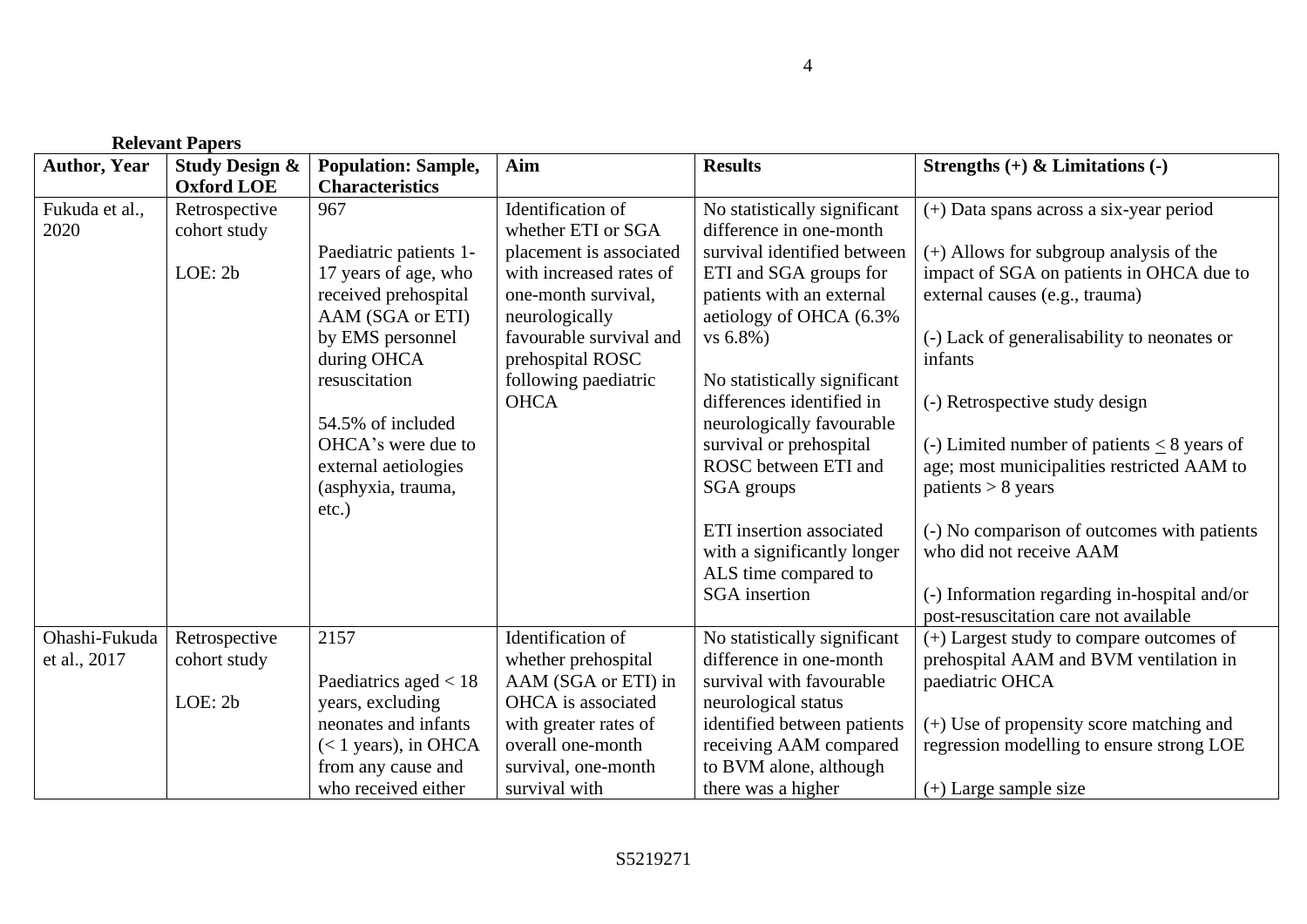|                           |                                          | AAM (SGA or ETI)<br>or BVM ventilation<br>alone<br><b>SGA</b> accounted<br>for 91% of AAM<br>interventions<br>43.4% of patients<br>were in OHCA due to<br>external aetiologies<br>(asphyxia, trauma,<br>$etc.$ )<br>The largest<br>proportion of<br>the study<br>population<br>according to | favourable neurological<br>status, and prehospital<br>ROSC, compared to<br><b>BVM</b> ventilation alone<br>Neurological<br>$\bullet$<br>status assessed<br>through use of the<br>Glasgow-<br>Pittsburgh CPC<br>scores: favourable<br>status regarded as<br>a score of 1 or 2 | frequency of outcome in<br>BVM group $(4.6\%$ vs<br>$3.5\%$ )<br>One-month overall<br>survival rates higher in the<br>AAM group (14.7% vs.<br>10.7%, not statistically<br>significant)<br>Transport time (from<br>patient contact to hospital<br>arrival) longer in AAM<br>group<br>Rate of prehospital ROSC<br>in both AAM and BVM | (-) Unable to differentiate outcomes according<br>to the type of AAM used<br>(-) Large difference in proportion of patients<br>receiving BVM compared to AAM (83.1% vs<br>$16.9\%$<br>(-) No data obtained regarding the quality of<br>AAM following placement<br>(-) Glasgow-Pittsburgh CPC score used; this<br>score is used for adult population and its<br>correlation to paediatric CPC score is unclear |
|---------------------------|------------------------------------------|---------------------------------------------------------------------------------------------------------------------------------------------------------------------------------------------------------------------------------------------------------------------------------------------|------------------------------------------------------------------------------------------------------------------------------------------------------------------------------------------------------------------------------------------------------------------------------|-------------------------------------------------------------------------------------------------------------------------------------------------------------------------------------------------------------------------------------------------------------------------------------------------------------------------------------|---------------------------------------------------------------------------------------------------------------------------------------------------------------------------------------------------------------------------------------------------------------------------------------------------------------------------------------------------------------------------------------------------------------|
| Hernandez et<br>al., 2017 | Retrospective<br>cohort study<br>LOE: 2b | aetiology<br>90<br>Paediatric patients $\leq$<br>18 years old with<br>multisystem trauma<br>defined by an $ISS > 9$ ,<br>and who required<br>prehospital insertion<br>of a SGA device, or<br>prehospital ventilation<br>via BVM with<br>subsequent ETI<br>insertion at hospital             | Comparison of<br>adequacy of<br>oxygenation and<br>ventilation between<br>patients receiving a<br>SGA device and<br>patients receiving BVM<br>ventilation with<br>subsequent inpatient<br><b>ETI</b> insertion<br>Inadequate<br>oxygenation<br>defined as $SpO2 <$           | groups was identical<br>Patients who received a<br>SGA device experienced:<br>A greater frequency of<br>inadequate<br>oxygenation and<br>ventilation<br>Higher rates of rescue<br>$\bullet$<br>tracheostomy (31% vs<br>8%)<br>Higher rates of 24-<br>$\bullet$<br>hour mortality (38% vs<br>$10.8%$ )                               | (+) First study to compare prehospital SGA<br>and BVM ventilation among paediatric<br>trauma patients<br>(+) Entirely specific to the topic under<br>investigation<br>(-) Only one type of SGA was used<br>(-) Single-centre study<br>$\left(\text{-}\right)$ Very small sample size & retrospective<br>study design                                                                                          |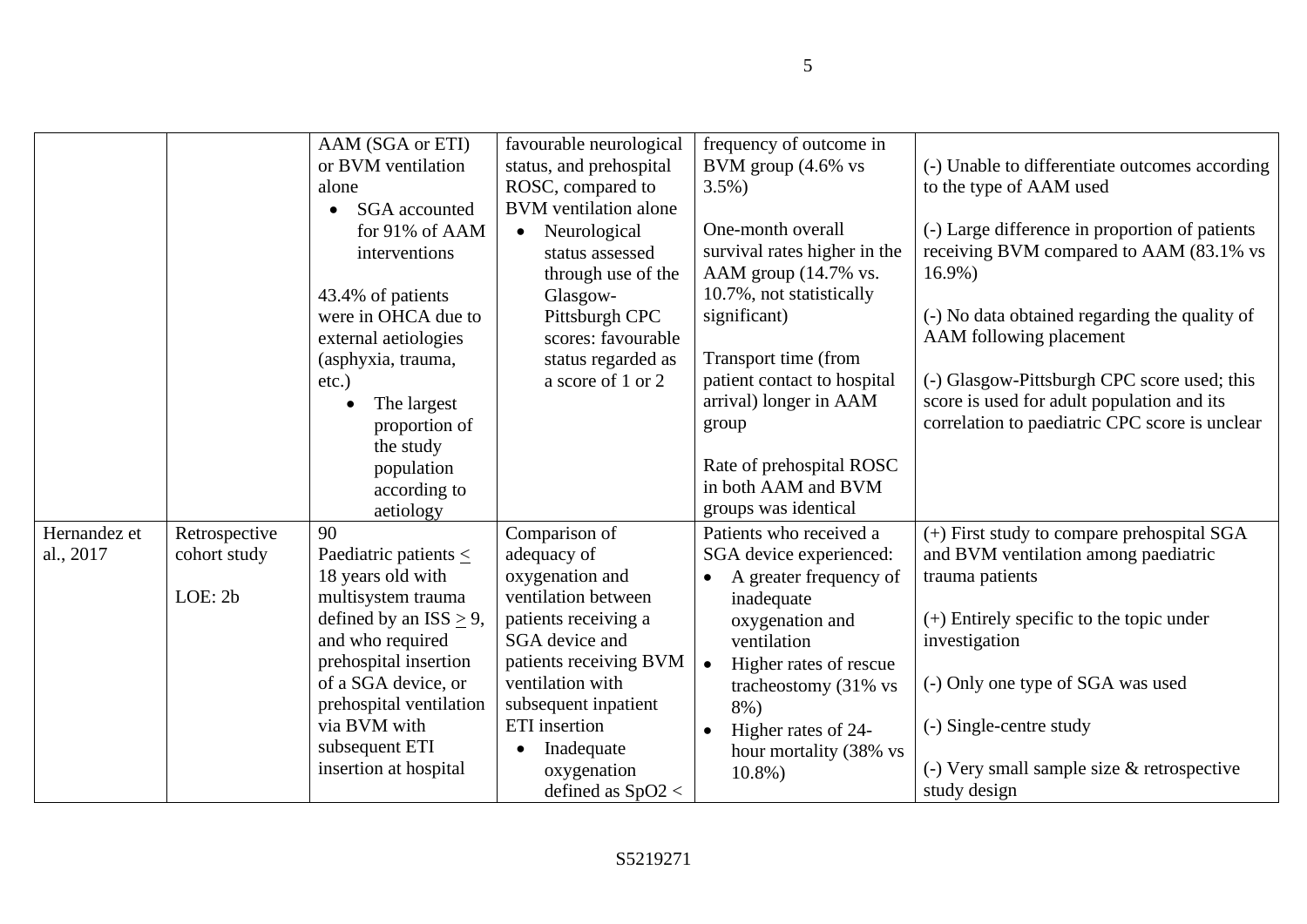|                       |                               |                         | 92% or PaCO2 ><br>45 mmHg<br>Secondary outcomes<br>including overall<br>mortality rates and ICU<br>LOS were analysed | Higher rates of overall<br>$\bullet$<br>mortality (75% vs<br>$14%$ )<br>Longer average ICU<br>$\bullet$<br>$LOS$ (3 days vs 2 days)<br>Higher frequency of<br>$\bullet$<br>prehospital airway<br>complications | (-) Large difference in proportion of patients<br>receiving prehospital BVM compared to<br>prehospital SGA (81% vs 19%)<br>(-) Adult trauma team managed older<br>adolescents $(15-17 \text{ years})$ - conventional<br>practice of early tracheostomy in patients<br>arriving with a SGA in-situ |
|-----------------------|-------------------------------|-------------------------|----------------------------------------------------------------------------------------------------------------------|----------------------------------------------------------------------------------------------------------------------------------------------------------------------------------------------------------------|---------------------------------------------------------------------------------------------------------------------------------------------------------------------------------------------------------------------------------------------------------------------------------------------------|
| Okubo et al.,<br>2019 | Retrospective<br>cohort study | 3801                    | Identification of the<br>impact of prehospital                                                                       | Patients receiving SGA<br>did not experience                                                                                                                                                                   | (+) Propensity score and risk-set matching<br>analysis to adjust for confounding factors                                                                                                                                                                                                          |
|                       |                               | Paediatrics aged $< 18$ | AAM (SGA or ETI) on                                                                                                  | statistically significant                                                                                                                                                                                      |                                                                                                                                                                                                                                                                                                   |
|                       | LOE: 2b                       | years in OHCA from      | overall one-month                                                                                                    | differences in 1-month                                                                                                                                                                                         | $(+)$ Large sample size                                                                                                                                                                                                                                                                           |
|                       |                               | any cause on whom       | survival and                                                                                                         | survival compared to no                                                                                                                                                                                        |                                                                                                                                                                                                                                                                                                   |
|                       |                               | resuscitation was       | one-month survival                                                                                                   | AAM (11.6% vs 9.1%)                                                                                                                                                                                            | (+) Stratified analysis allows for comparison                                                                                                                                                                                                                                                     |
|                       |                               | attempted by EMS        | with favourable                                                                                                      |                                                                                                                                                                                                                | between type of AAM and outcomes                                                                                                                                                                                                                                                                  |
|                       |                               | personnel               | functional status when                                                                                               | SGA patients experienced                                                                                                                                                                                       |                                                                                                                                                                                                                                                                                                   |
|                       |                               |                         | compared to prehospital                                                                                              | statistically similar rates of                                                                                                                                                                                 | (-) Adult CPC score used                                                                                                                                                                                                                                                                          |
|                       |                               | 44% of examined         | resuscitation without                                                                                                | 1-month survival with                                                                                                                                                                                          |                                                                                                                                                                                                                                                                                                   |
|                       |                               | OHCA due to             | use of AAM                                                                                                           | favourable functional                                                                                                                                                                                          | (-) Patient co-morbidities and premorbid                                                                                                                                                                                                                                                          |
|                       |                               | traumatic aetiology     | Favourable<br>$\bullet$                                                                                              | status compared to no                                                                                                                                                                                          | function were not accounted for                                                                                                                                                                                                                                                                   |
|                       |                               |                         | functional status                                                                                                    | AAM (2.3% vs 1.5%)                                                                                                                                                                                             |                                                                                                                                                                                                                                                                                                   |
|                       |                               |                         | expressed as a CPC                                                                                                   |                                                                                                                                                                                                                | (-) No subgroup analysis between traumatic                                                                                                                                                                                                                                                        |
|                       |                               |                         | score of 1 or 2                                                                                                      |                                                                                                                                                                                                                | and non-traumatic aetiologies of OHCA                                                                                                                                                                                                                                                             |

Abbreviations: AAM; advanced airway management, ALS; advanced life support, BVM; bag-valve-mask, CPC; cerebral performance category, ETI; endotracheal intubation, EMS; emergency medical service, ICU; intensive care unit, ISS; injury severity score, LOE; level of evidence, LOS; length of stay, OHCA; out-of-hospital cardiac arrest, ROSC; return of spontaneous circulation, SGA; supraglottic airway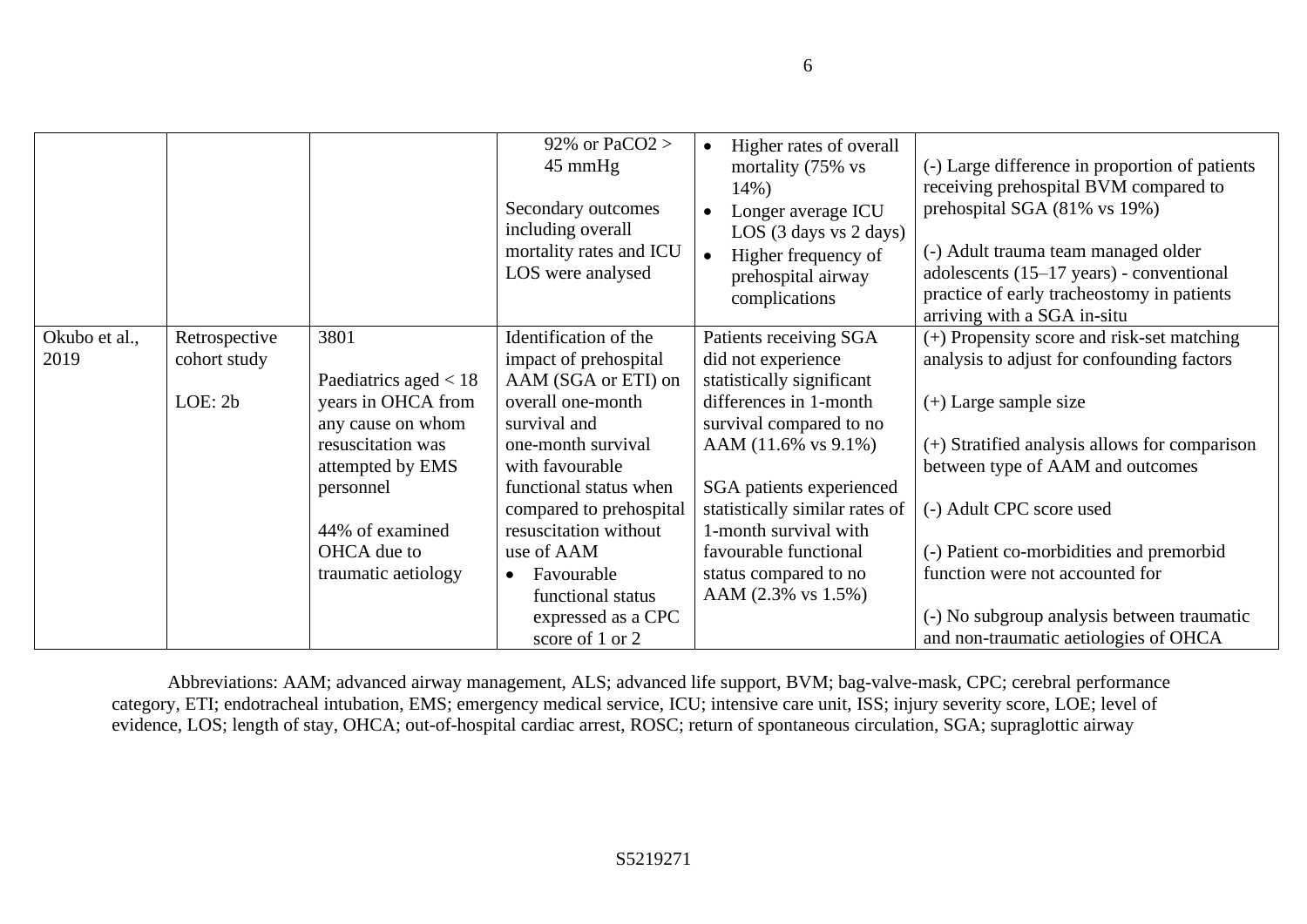### **Comments**

The available literature suggests that prehospital SGA devices achieve statistically similar outcomes to bag-valve-mask ventilation and/or endotracheal intubation in paediatric trauma patients. Namely, comparable rates of overall one-month survival, neurologically favourable survival and prehospital return of spontaneous circulation have been identified. These articles, however, are mostly associated with traumatic out-of-hospital cardiac arrests, and many fail to address outcomes in other situations. Whilst one study identified a greater frequency of inadequate oxygenation and ventilation with SGA use, and therefore poorer patient outcomes, findings of this study lacked internal validity and were difficult to extrapolate. It is, however, important to note that SGA placement by paramedics is often associated with prolonged treatment times, which may be detrimental to patients requiring urgent, definitive care at hospital. However, further studies are required to address this variable.

#### **Consider**

Based on the relevant studies identified, a change in practice is not recommended. There is a significant lack of evidence examining the impact that SGA placement by paramedics has on paediatric trauma patient outcomes, and therefore, it is important that further, high-quality research is conducted to advance paramedic practice. Whilst SGA devices may not be associated with improved patient outcome, they are considered to have advantages over bag-valve-mask ventilation alone with regard to airway protection and capnography accuracy, and therefore still have their place within the out-of-hospital setting (Newell et al., 2018). As clinicians, it is important that paramedics are mindful to implement airway management techniques that address clinical needs and that circumvent as many complications as possible.

### **Clinical bottom line**

The prehospital placement of supraglottic airways by paramedics is not associated with improved outcome in paediatric trauma patients, however, further literature is required to warrant a change in clinical practice.